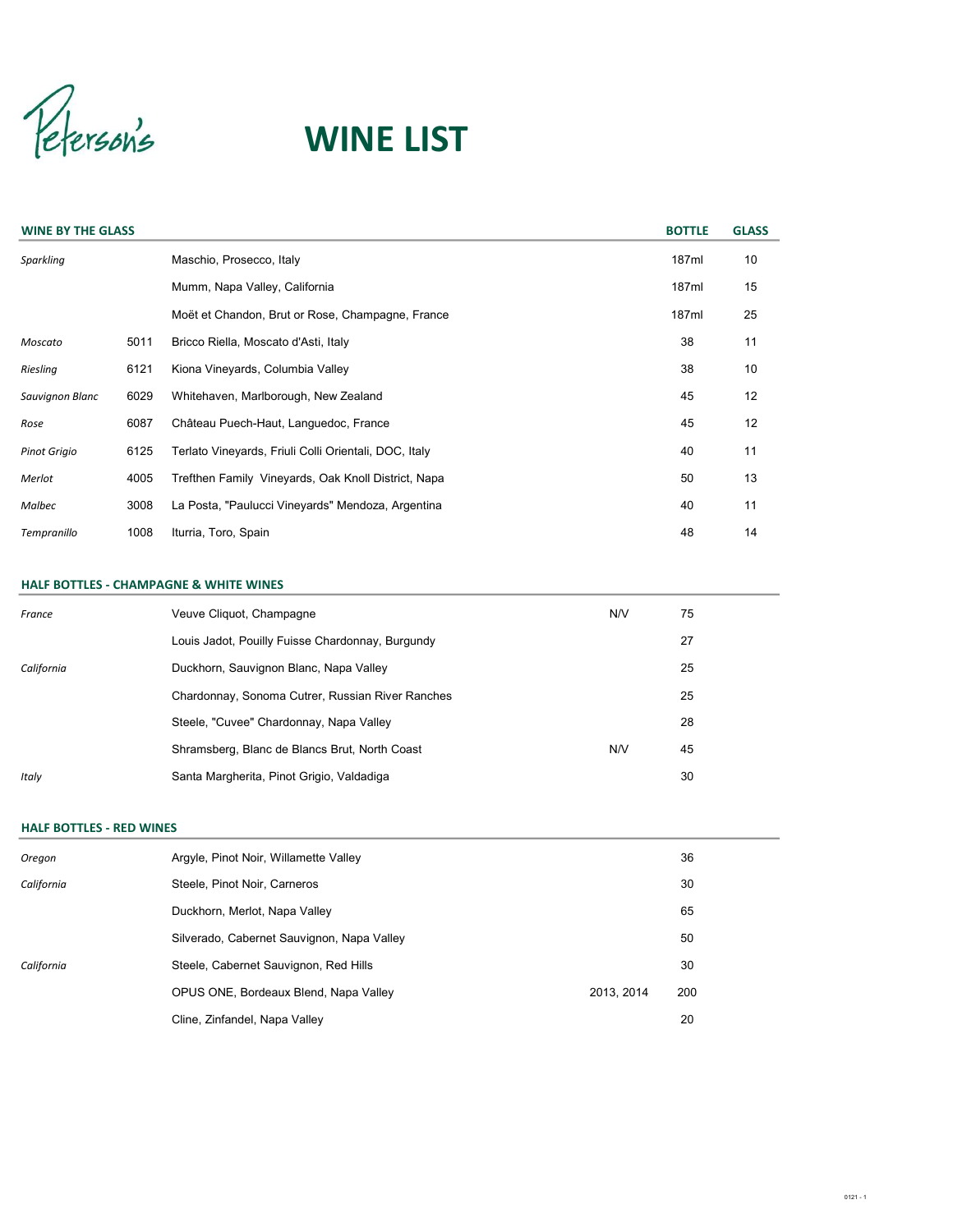# CHAMPAGNE & SPARKLING WINES

| California | 5002 | Domaine Carneros, Brut, Carneros       | N/V  | 70  |        |
|------------|------|----------------------------------------|------|-----|--------|
|            | 5001 | Domaine Carneros, Brut Rose, Sonoma    | N/V  | 70  |        |
|            | 5006 | Gloria Ferrer, Cuvee, Sonoma           | N/V  | 55  |        |
|            | 6005 | "J" Winery, California Cuvee           | N/V  | 60  |        |
| France     | 5007 | Dom Pérignon, Champagne                | 2010 | 500 |        |
|            | 5012 | Louis Roederer, "Cristal", Champagne   | 2012 | 750 |        |
|            | 5003 | Moët & Chandon, Imperial, Champagne    | N/V  | 99  |        |
|            | 5021 | Taittinger, "La Francaise" Brut, Reims | N/V  | 95  |        |
|            |      | Taittinger, "La Francaise" Brut, Reims | N/V  | 175 | Magnum |
|            | 5019 | Veuve Clicquot, Brut, Champagne        | N/V  | 125 |        |

#### **CHARDONNAY**

| California | 6088 | Cakebread, Napa Valley                                                 | 2016 | 85  |
|------------|------|------------------------------------------------------------------------|------|-----|
|            | 6131 | Cht. Potelle VGS, FOURMEAUX, Bacigalupi Vineyard, Russian River Valley | 2016 | 130 |
|            | 6097 | Hartford Court, Russian River Valley                                   | 2017 | 80  |
|            | 2020 | Jarvis Estate, Napa Valley                                             | 2017 | 135 |
|            | 6001 | Mer Soliel, SILVER, Monterey County                                    | 2017 | 60  |
|            | 6018 | Newton, "Unfiltered", Napa Valley                                      | 2016 | 80  |
|            | 4008 | Robert Mondavi Winery, Carneros, Napa Valley                           | 2015 | 50  |
|            | 6022 | Shafer, Red Shoulder Ranch, Napa Valley                                | 2017 | 135 |
|            | 2144 | Staglin Family Vineyards, "Salus", Napa Valley                         | 2017 | 80  |
|            | 6136 | Vineyard 511, Carneros, Napa                                           | 2018 | 85  |
| France     | 6053 | Les Tourelles de la Crée, Montagny Premier Cru, Burgundy               | 2016 | 65  |
|            | 6012 | Louis Jadot, Chablis, Burgundy                                         | 2017 | 75  |
|            | 6074 | Louis Jadot, Mersault, Burgundy                                        | 2015 | 120 |
| Oregon     | 6132 | Ponzi Vineyards, 45th Anniversary Reserve, Willamette Valley           | 2015 | 72  |

# SAUVIGNON BLANC & OTHER WHITES

| California | 6054 | Cakebread, Sauvignon Blanc, Napa Valley                                | 2017       | 65  |
|------------|------|------------------------------------------------------------------------|------------|-----|
|            | 6029 | Frog's Leap, Sauvignon Blanc, Napa Valley                              | 2017       | 55  |
|            | 2109 | Midnight Cellars, "Aurora", Rhone Blend, Paso Robles                   | 2013. 2014 | 45  |
| France     | 6089 | Château de Montfort, Chenin Blanc, Vouvray, Loire Valley               | 2016       | 38  |
|            | 9079 | E. Guigal, "Ex Voto", Marsanne, Rhone Valley                           | 2007       | 340 |
|            | 6110 | Roger et Christophe Moreux, "Les Bouffants", Sauvignon Blanc, Sancerre | 2014       | 60  |
| Germany    | 6013 | Riesling, Dr. Loosen, "Blue Slate", Mosel                              | 2015       | 60  |
|            | 6051 | Pinot Blanc, Friedrich Becker Family, Pfalz                            | 2014       | 50  |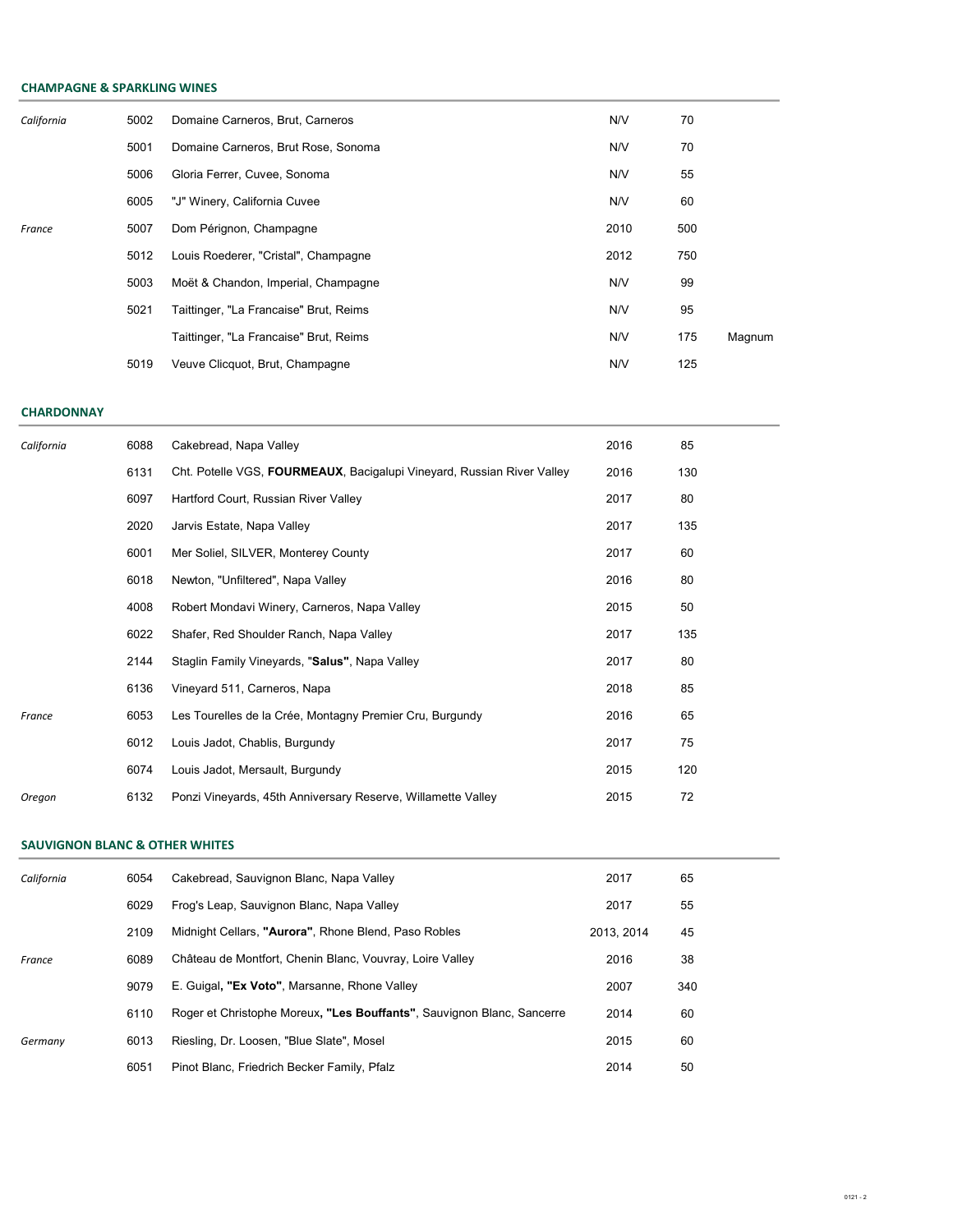| France | 6087 | Château Puech-Haut, PRESTIGE, Languedoc         | 2017 | 45 |
|--------|------|-------------------------------------------------|------|----|
| Oregon | 6041 | Domaine Serene, "R" Rose V10, Willamette Valley | N/V  | 65 |

# FRENCH, ITALIAN, & SPANISH

| France | 9089  | Château de la Chaize, Gamay, Brouilly                              | 2015       | 40  |
|--------|-------|--------------------------------------------------------------------|------------|-----|
|        | 4757  | Domaine Santa Duc, Gigondas, Aux Lieux-Dits                        | 2012       | 75  |
|        | 0043  | Gerard Bertrand, "Cigalus", Languedoc                              | 2016       | 95  |
|        | 9027  | Hecht & Bannier, Côte du Roussillon Villages, GSM                  | 2012       | 50  |
|        | 9056  | Château Tour Prignac, Grande Réserve, Médoc                        | 2014       | 55  |
|        | 9015  | E. Guigal, Syrah, "Ex Voto," Rhone                                 | 2007       | 750 |
|        | 9091  | Domaine du Pégau, Châteauneuf-du-Pape, Rhone                       | 2017       | 150 |
|        | 4028  | Château La Nerthe, Châteauneuf-du-Pape, Rhone                      | 2016       | 125 |
| Italy  | 9042  | Antinori, Pian delle Vigne, Brunello di Montalcino, Sangiovese     | 2013       | 175 |
|        | 9031  | E. Garantita, Martoccina, Brunello di Montalcino                   | 2013       | 85  |
|        | 9030  | Gaja, Pieve Santa Restituta, Brunello di Montalcino                | 2015       | 195 |
|        | 9051  | Ilatraia, <b>Brancaia</b> , Cab/Petit Verdot/Cab Franc, Tuscany    | 2011       | 125 |
|        | 0001  | Il Fauno Di Arcanum, Merlot, Cab Franc, Cab, Petit Verdot, Toscano | 2016       | 80  |
|        | 9039  | Marchese Antinori, Chianti Classico Riserva, Sangiovese            | 2016       | 100 |
|        | 6085  | Orenellaia, Le Serre Nuove, Dell 'Ornellaia, Blogheri              | 2017       | 140 |
|        | 9036  | Pio Cesare, Nebbiolo, Barolo                                       | 2012, 2013 | 145 |
|        | 9041  | Tedeschi, Amarone della Valpolicella, C/R/M                        | 2014       | 95  |
|        | 9061  | Tedeschi, San Rocco, C/C/R/M, Valpolicella                         | 2016       | 75  |
|        | 9018  | Tedeschi, Capitel Monte Olmi, Amarone, Valpolicella                | 2009       | 200 |
|        | 9026  | Tedeschi, La Fabriseria, C/C/R/M, Valpolicella                     | 2010       | 99  |
|        | 9040  | Tignanello, Super Tuscan, Sangio/Cab/Cab Franc/Oseleta             | 2016       | 195 |
|        | 9105  | Tenuta San Guido, Sassicaia, Tuscany                               | 2013, 2015 | 475 |
| Spain  | 0015  | Bodegas Tabula, Tempranillo, Ribero del Duero                      | 2007       | 100 |
|        | 50014 | Campo Eliseo, Tempranillo, Toro                                    | 2008       | 140 |
|        | 0022  | Finca Rio Negro, Tempranillo, Castilla                             | 2010       | 50  |
|        | 3079  | Lance, "BLACK Edition" Tempranillo Blend                           | 2014       | 50  |
|        | 0032  | Valdosan, Toro                                                     | 2015       | 75  |

ROSÉ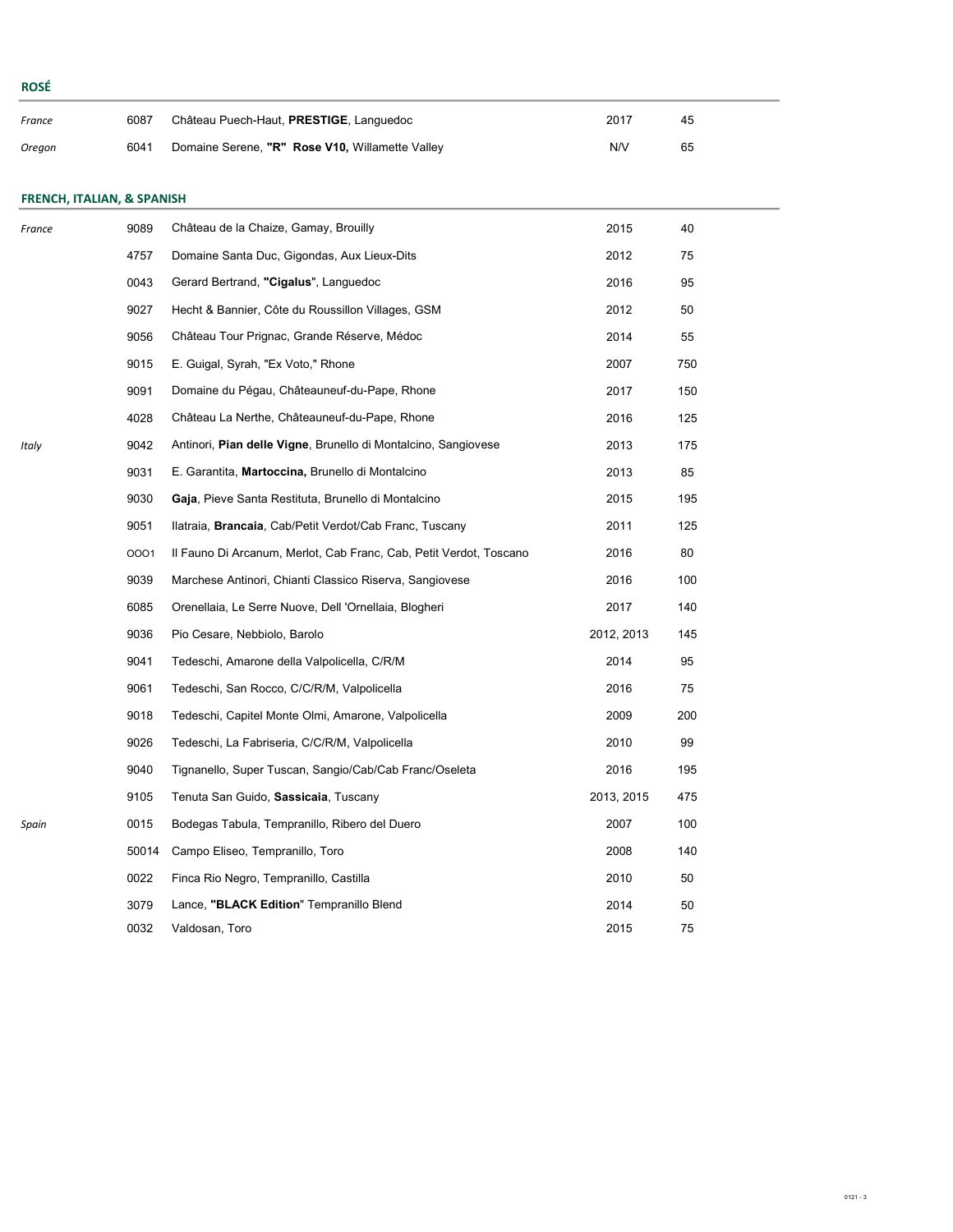#### PINOT NOIR

| California | 7067 | Domaine Carneros, "Estate", Carneros, Napa                      | 2017       | 80  |  |
|------------|------|-----------------------------------------------------------------|------------|-----|--|
|            | 7009 | En Route, "Les Pommiers", Russian River Valley                  | 2016       | 90  |  |
|            | 7065 | Gary Ferrell, Russian River Valley                              | 2017       | 95  |  |
|            | 7020 | Hartford Court, Russian River Valley                            | 2017       | 75  |  |
|            | 7051 | LYRIC by Etude, Santa Barbara                                   | 2016       | 60  |  |
|            | 7056 | Merry Edwards, Russian River Valley                             | 2016       | 105 |  |
|            | 7010 | Raen Winery, Royal St. Robert, Sonoma Coast                     | 2017, 2018 | 150 |  |
|            | 6133 | Ramey, Russian River Valley                                     | 2016       | 95  |  |
|            | 8017 | Robert Mondavi Winery, Carneros, Napa Valley                    | 2015       | 65  |  |
|            | 7016 | Sea Smoke, "Southing", Santa Rita Hills                         | 2018       | 195 |  |
|            | 7012 | Sea Smoke, "TEN", Santa Rita Hills                              | 2018       | 195 |  |
|            | 3109 | Truchard, Carneros, Napa Valley                                 | 2015       | 80  |  |
| France     | 9092 | Dom Vougeraie, Les Corvées Pagets Premier Cru, Nuits St. George | 2014       | 175 |  |
|            | 9065 | Jean-Claude Boisset, Fixin, Grand Vin, Burgundy                 | 2014       | 87  |  |
| Oregon     | 7007 | Bergstrom Vineyards, Dundee Hills, Willamette Valley            | 2010, 2014 | 160 |  |
|            | 7005 | Domaine Serene, Yamhill Cuvee, Willamette Valley                | 2015       | 125 |  |
|            | 7006 | "Inscription" King Estate                                       | 2019       | 70  |  |
|            | 7028 | King Estate, "Domaine", Willamette Valley                       | 2015       | 115 |  |

#### MERLOT

| California | 2039 | Cakebread, Napa Valley                             | 2016       | 95  |
|------------|------|----------------------------------------------------|------------|-----|
|            | 2137 | Duckhorn, Napa Valley                              | 2015       | 80  |
|            | 2162 | Duckhorn, "Three Palms", Napa Valley               | 2015       | 195 |
|            | 2082 | Frog's Leap, "Estate" Rutherford, Napa Valley      | 2016       | 75  |
|            | 2152 | Jarvis Estate, Napa Valley                         | 2013       | 225 |
|            | 2113 | Midnight Cellars, Willow Creek, Paso Robles        | 2014       | 60  |
|            | 3029 | Nickel & Nickel, "Bear Flat", Napa Valley          | 2016, 2017 | 84  |
|            | 2142 | Shafer, "TD-9", Napa Valley                        | 2016       | 135 |
|            | 3606 | Steele, Stymie, Lake County                        | 2012       | 80  |
|            | 3102 | Swanson, Napa Valley                               | 2016       | 85  |
| France     | 9013 | Château Lassègue, Saint-Émilion, Bordeaux          | 2012       | 150 |
|            | 9001 | Château Coutet, Grand Cru, Saint-Émilion, Bordeaux | 2016       | 80  |
|            | 9019 | Château de Pez, St. Estephe, Bordeaux              | 2016       | 135 |
|            | 9052 | Château Trotanoy, Pomerol, Bordeaux                | 2011       | 430 |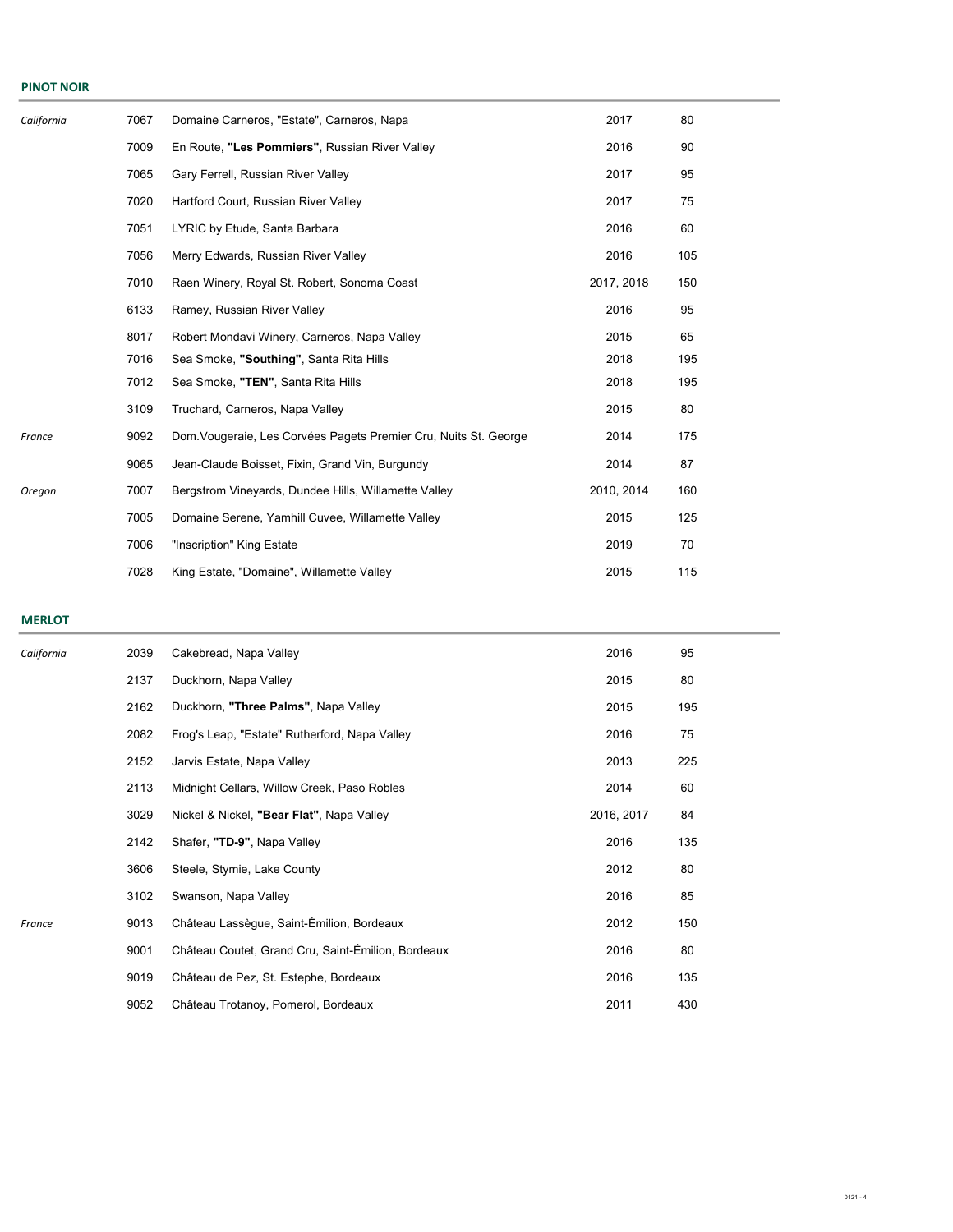# CABERNET SAUVIGNON & BLENDS

| Argentina  | 2153 | Catena Zapata "Alta", Mendoza                                        | 2015             | 120 |        |
|------------|------|----------------------------------------------------------------------|------------------|-----|--------|
| Australia  | 2526 | Balnaves, "The Blend", Coonawarra                                    | 2014             | 60  |        |
|            | 2522 | Penfold's Bin # 389, Cabernet/Shiraz, South Australia                | 2016             | 135 |        |
|            | 2156 | Penfold's Bin # 407 McLaren Vale, Barossa, Coonawarra & Clare Valley | 2013             | 130 |        |
| France     | 9083 | Château Blaignan, Médoc, Bordeaux                                    | 2016             | 70  |        |
|            | 9112 | Château La Chandellière, Médoc, Bordeaux                             | 2015             | 60  |        |
|            | 6026 | Château La Freynelle, Bordeaux Supérieur                             | 2017             | 50  |        |
|            | 9038 | Château Greysac, Cru Bourgeois Supérieur, Médoc                      | 2012             | 50  |        |
|            | 9085 | Château Latour à Pomerol                                             | 2010             | 315 |        |
| California | 2089 | Andretti, "IMS 100th Commemorative" Napa *Autographed*               | 2014             | 150 |        |
|            | 2012 | Beringer, <b>Private Reserve</b> , Napa Valley                       | 2008, 2009       | 195 |        |
|            | 1026 | Burgess Cellars, <b>"Hillside Vineyard",</b> Napa Valley             | 2014, 2015       | 125 |        |
|            | 3023 | Cain, "Cain Cuvee" NV15, Napa Valley                                 | 2015             | 80  |        |
|            | 2132 | Cain "FIVE" Spring Mountain, Napa Valley                             | 2012             | 225 |        |
|            | 3040 | Cakebread, Napa Valley                                               | 2017             | 195 |        |
|            | 3010 | Cardinale, Napa Valley                                               | 2010             | 325 |        |
|            | 3007 | Caymus, Napa Valley                                                  | 2018             | 225 |        |
|            | 2022 | Caymus, "Special Selection", Napa Valley                             | 2015             | 375 |        |
|            | 2051 | Chappellet, Mountain Cuvee, Napa Valley                              | 2017             | 80  |        |
|            | 3050 | Chappellet, "Pritchard Hill", Napa Valley                            | 2015             | 350 |        |
|            | 2024 | Chappellet, "Signature", Napa Valley                                 | 2014             | 145 |        |
|            | 2148 | Charles Krug, "Generations Family Reserve", Napa Valley              | 2015             | 125 |        |
|            | 3074 | Chateau Montelena, Napa Valley                                       | 2017             | 105 |        |
|            | 2044 | Chateau Montelena, "Estate", Calistoga                               | 2014             | 225 |        |
|            |      | Chateau Montelena, Calistoga *Autographed*                           | 2004             | 400 | Magnum |
|            | 3099 | Clos du Val, "Estate" Napa Valley                                    | 2016             | 95  |        |
|            | 2086 | Conn Creek, "ANTHOLOGY", Napa Valley                                 | 2013             | 125 |        |
|            |      | Conn Creek, "ANTHOLOGY", Napa Valley                                 | 2012             | 225 | Magnum |
|            | 2403 | <b>Continuum</b> by Tim & Dante Mondavi, Pritchard Hill              | 2012, 2013, 2014 | 395 |        |
|            | 2400 | <b>Continuum</b> by Tim & Dante Mondavi, Pritchard Hill              | 2017             | 525 |        |
|            |      | <b>Continuum</b> by Tim & Dante Mondavi, Pritchard Hill              | 2017             | 825 | Magnum |
|            | 4012 | Crane Assembly "El Coco", Field Blend, Napa Valley                   | 2016             | 135 |        |
|            | 2128 | Croze, Napa Valley                                                   | 2016             | 82  |        |
|            | 2105 | <b>Dominus</b> , Napa Valley                                         | 2014             | 395 |        |
|            | 2159 | Dry Creek Vineyards, "The Mariner", Dry Creek Valley, Sonoma         | 2014             | 70  |        |
|            | 2127 | Duckhorn, Napa Valley                                                | 2015             | 125 |        |
|            | 2008 | Faust, Napa Valley                                                   | 2017             | 135 |        |
|            | 2611 | Ferrari-Carano, "TRESOR", Sonoma                                     | 2014             | 90  |        |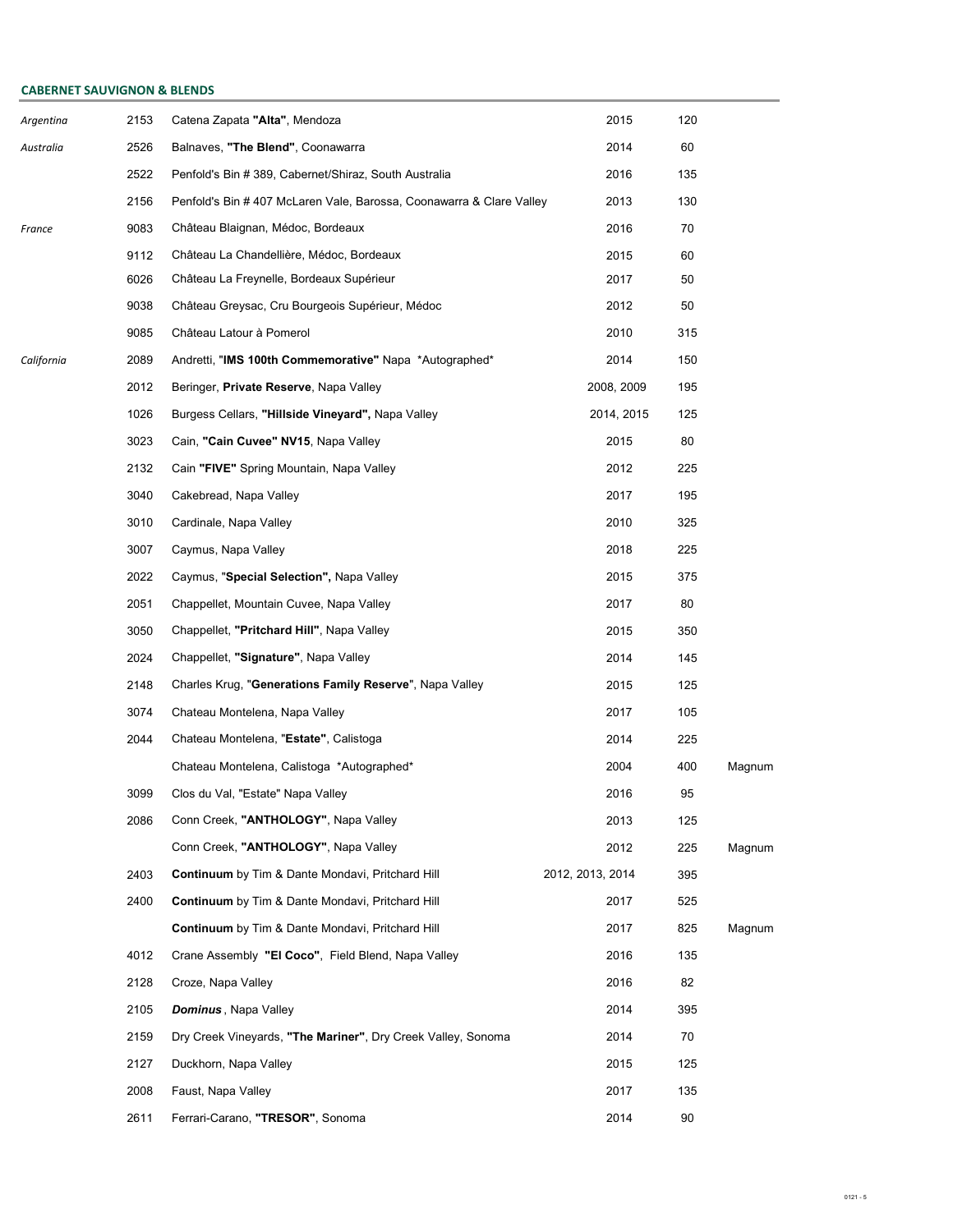# CABERNET SAUVIGNON & BLENDS - Continued

| California | 4013 | Frog's Leap, "Estate", Napa Valley                         | 2016                   | 125 |        |
|------------|------|------------------------------------------------------------|------------------------|-----|--------|
|            | 2102 | Jarvis Estate, Napa Valley                                 | 2013                   | 350 |        |
|            | 3084 | JAX, Napa Valley                                           | 2017                   | 100 |        |
|            | 2413 | Jordan, Alexander                                          | 2015                   | 115 |        |
|            | 2056 | Joseph Phelps, Napa Valley                                 | 2016                   | 150 |        |
|            | 3018 | Joseph Phelps, "Insignia", Napa Valley                     | 2014                   | 375 |        |
|            |      | Joseph Phelps, "Insignia", Napa Valley                     | 2014                   | 700 | Magnum |
|            | 1019 | Kenwood Vineyards, Artist Series, Sonoma County            | 2015                   | 150 |        |
|            | 2059 | Lokoya, Spring Mountain, Napa Valley                       | 2009                   | 475 |        |
|            | 2021 | Louis Martini, Napa Valley                                 | 2016                   | 90  |        |
|            | 2164 | Marietta Cellars, "Arme" North Coast                       | 2014                   | 70  |        |
|            | 2117 | Midnight Cellars, "Gemini, Reserve Red", Paso Robles       | 2014                   | 125 |        |
|            | 3035 | Midnight Cellars, "Nebula", Cabernet, Paso Robles          | 2017                   | 59  |        |
|            | 2115 | Mount Veeder, Napa Valley                                  | 2016                   | 125 |        |
|            |      | Mount Veeder, Napa Valley                                  | 2016                   | 225 | Magnum |
|            | 9012 | Newton, "Unfiltered", Napa Valley                          | 2016                   | 100 |        |
|            | 2050 | Newton, "The Puzzle", Napa Valley                          | 2016                   | 225 |        |
|            | 2049 | Nickel & Nickel, "C.C. Ranch", Oakville, Napa Valley       | 2015, 2018             | 225 |        |
|            | 3041 | Nickel & Nickel, "State Ranch", Yountville, Napa Valley    | 2015                   | 225 |        |
|            |      | Nickel & Nickel, "State Ranch", Yountville, Napa Valley    | 2014                   | 350 | Magnum |
|            | 3039 | Nickel & Nickel, "Vaca Vista", Oak Knoll, Napa Valley      | 2017                   | 190 |        |
|            | 2068 | <b>OPUS ONE, Oakville, Napa Valley</b>                     | 2015                   | 495 |        |
|            | 3042 | Orin Swift, "Abstract", California                         | 2018                   | 95  |        |
|            | 2161 | Orin Swift, "Mercury Head", Napa Valley                    | 2016                   | 250 |        |
|            | 2116 | Orin Swift, "Palermo", Napa Valley                         | 2018                   | 125 |        |
|            | 2045 | Orin Swift, "Papillon", Napa Valley                        | 2016                   | 135 |        |
|            | 3047 | Pine Ridge Vineyards, Napa Valley                          | 2016                   | 125 |        |
|            | 1014 | Plumpjack, Napa Valley                                     | 2016                   | 325 |        |
|            | 2441 | Quintessa, Napa Valley                                     | 2016                   | 295 |        |
|            | 6135 | Ramey, "ANNUM" Napa Valley                                 | 2014                   | 225 |        |
|            | 6066 | Ramey, "Claret" Napa Valley                                | 2016                   | 85  |        |
|            | 2166 | Raymond Vineyards, "RESERVE" Napa Valley                   | 2016                   | 135 |        |
|            | 2101 | Robert Mondavi, Napa Valley                                | 2015                   | 90  |        |
|            | 2103 | Robert Mondavi, "Reserve", TO Kalon, Napa Valley           | 2014, 2016             | 250 |        |
|            | 4001 | Schrader, "Double Diamond", Oakville, Napa Valley          | 2016                   | 175 |        |
|            | 2130 | Shafer, "Hillside Select" Stag's Leap                      | 2003, 2005, 2006, 2015 | 500 |        |
|            | 3013 | Shafer, "One Point Five" Stag's Leap District, Napa Valley | 2017                   | 225 |        |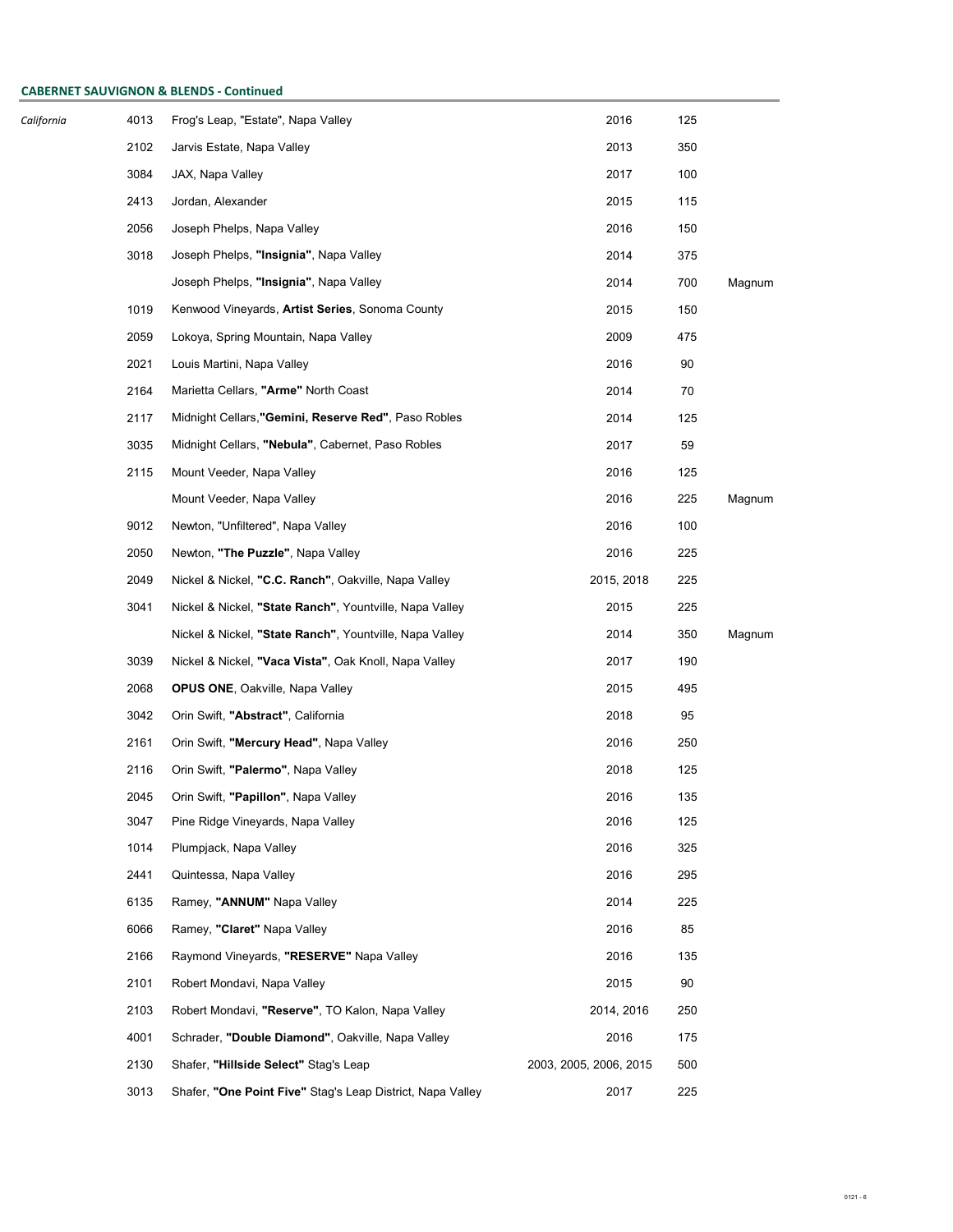#### CABERNET SAUVIGNON & BLENDS - Continued

| California | 2154 | Silver Oak, Alexander Valley                                          | 2014       | 195 |        |
|------------|------|-----------------------------------------------------------------------|------------|-----|--------|
|            | 2501 | Silver Oak, Napa Valley                                               | 2013       | 250 |        |
|            | 3110 | Smith - Madrone, Spring Mountain District, Napa                       | 2015       | 125 |        |
|            | 2167 | Staglin Family Vineyards, "Booth Bella Oaks", Rutherford, Napa Valley | 2014       | 325 |        |
|            | 2055 | Staglin Family Vineyards, "Benchlands", Napa Valley                   | 2018       | 125 |        |
|            | 2048 | Stag's Leap Wine Cellars, "Artemis", Napa Valley                      | 2017       | 145 |        |
|            |      | Stag's Leap Wine Cellars, "Artemis", Napa Valley                      | 2017       | 275 | Magnum |
|            | 8003 | Stag's Leap Wine Cellars, Cask #23, Napa Valley                       | 2010, 2016 | 475 |        |
|            | 2080 | Steele, "Red Hills", Lake County                                      | 2011       | 65  |        |
|            | 2100 | Steltzner, "Stag's Leap District", Napa Valley                        | 2014       | 165 |        |
|            | 3109 | Truchard, Carneros, Napa Valley                                       | 2015       | 95  |        |
|            | 2025 | Turnbull, "RESERVE", Oakville, Napa Valley                            | 2015       | 150 |        |
|            | 2108 | Turnbull, "Black Label", Oakville, Napa Valley                        | 2015       | 295 |        |
|            | 3072 | Verite, "La Muse", Sonoma County                                      | 2007       | 750 |        |
|            | 1030 | VGS Chateau Potelle, FOURMEAUX, Wildcat Mountain, Mt. Veeder          | 2016       | 250 |        |
|            | 2165 | Vineyard 511, Diamond Mountain, Napa Valley                           | 2015       | 350 |        |
| Washington | 2097 | L'Ecole No.41, Columbia Valley                                        | 2016       | 75  |        |
|            | 2092 | Mullan Road Cellars, Bordeaux Blend, Columbia Valley                  | 2015       | 75  |        |
|            | 2047 | Spring Valley Vineyard, "Uriah", Walla Walla Valley                   | 2013       | 125 |        |

# SHIRAZ, SYRAH & ZINFANDEL

| Australia  | 2443 | Barossa Valley Estate, Shiraz, "E&E Black Pepper", Barossa Valley  | 2014       | 125 |        |
|------------|------|--------------------------------------------------------------------|------------|-----|--------|
|            | 2444 | Mollydooker, Shiraz, "The Boxer", McLaren Vale                     | 2017       | 60  |        |
|            | 2523 | Penfold's, Shiraz/Cab, Max's, South Australia                      | 2014       | 50  |        |
| California | 4022 | Carol Shelton, Zinfandel, Rocky Reserve, Rockpile Vineyard, Sonoma | 2015       | 69  |        |
|            | 4003 | Frog's Leap, Zinfandel, Napa Valley                                | 2016       | 70  |        |
|            | 1020 | Grey Wolf Cellars, Grenache, Syrah, Mourvedre, Paso Robles         | 2015       | 55  |        |
|            | 2014 | Marietta Cellars, "Christo" North Coast                            | 2014       | 60  |        |
|            | 4020 | Midnight Cellars, Zinfandel, Paso Robles                           | 2014, 2015 | 55  |        |
|            | 0023 | "The Prisoner", Zinfandel Blend, Napa Valley                       | 2018       | 100 |        |
|            |      | "The Prisoner", Zinfandel Blend, Napa Valley                       | 2018       | 185 | Magnum |
|            | 2069 | Revolver Wine Company, Petite Verdot, "Foresaken"                  | 2014       | 150 |        |
|            | 1022 | Shafer, Syrah, "Relentless", Napa Valley                           | 2015       | 185 |        |
|            | 2064 | Smith & Wooten, Petite Sirah, Sierra Foothills                     | 2016       | 78  |        |
|            | 0030 | Steele, Zinfandel, "Pacini Vineyard", Mendocino County             | 2017       | 62  |        |
|            | 1036 | Tablas Creek Vineyards, "ESPRIT" Adelaida Dist., Paso Robles       | 2015       | 125 |        |
| France     | 9015 | E. Guigal, Syrah, "Ex Voto", Rhone                                 | 2007       | 675 |        |
| Washington | 1025 | Spring Valley, "NINA LEE" Walla Walla                              | 2013       | 125 |        |